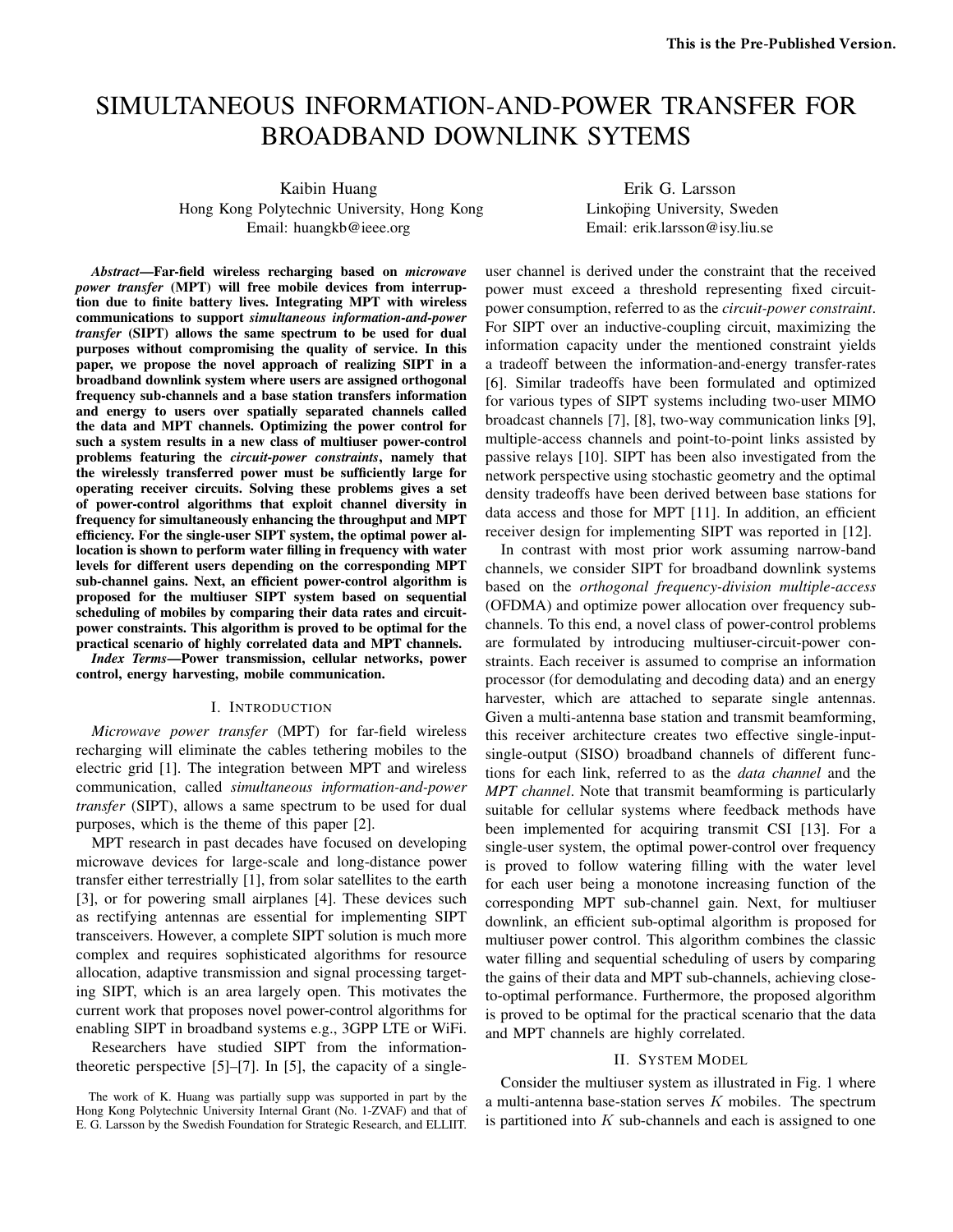

Fig. 1. Simultaneous information-and-power transfer in a broadband multiuser system where  $K$  users share the channel by OFDMA.

user. Note that the problem formulation for the case of one user assigned multiple sub-channels differs from the current one in having more complex circuit-power constraints but the solution methods are similar. Ideally, the sub-channel assignments should be jointly optimized with power control over the states of both the data and MPT channels under the multiuser-circuitpower constraints but the optimal design seems intractable. For tractability, we assume given sub-channel assignments and focus on power control.

The passive receiver used by each user comprises an information processor and an energy harvester as illustrated in Fig. 1. The energy harvester converts input signals into DC power for supplying the receiver's fixed circuit power consumption denoted as  $p_c$ . Let the vectors  $\mathbf{h}_n$  and  $\mathbf{h}'_n$  represent particular realizations of the  $n$ -th multiple-input-single-output (MISO) data and MPT sub-channels, respectively. Moreover, the transmit-beamforming vector for user *n* is denoted as  $f_n$ . This implies that the same beamforming vector is used for both information and data transfers and this assumption is viable since the typical environment for efficient MPT has linesof-sight. A beamforming vector for this case steers a beam towards the intended user and can be computed by estimating the user's direction of arrival. However, in the presence of rich scattering, the beamforming vectors for the two purposes should be different, giving rise to the issue of power splitting for data and information transfers as addressed in [7]. The beamforming vectors  ${f_n}$  are assumed given and their designs are outside the scope of this paper. Then the effective SISOchannel gains resulting from beamforming can be written as  $h_n = |\mathbf{f}_n^{\dagger} \mathbf{h}_n|^2$  for the data channel and  $h'_n = |\mathbf{f}_n^{\dagger} \mathbf{h}'_n|^2$  for the MPT channel. It follows that the sum throughput is

$$
C = \sum_{n=1}^{K} \log_2 (1 + P_n h_n)
$$
 (1)

where unit noise variance is assumed to simplify notation and the transmission powers  $\{P_n\}$  satisfy both the transmissionpower constraint  $\sum_{n} P_n \leq p_t$  with  $p_t$  being the total available power, and the circuit-power constraint, namely  $P_n h'_n \geq p_c$ for all  $n$ .

The single-user system is also considered where the user is assigned all  $K$  sub-channels. The corresponding throughput is given by  $C$  in (1) under the same transmissionpower constraint but a different single circuit-power constraint  $\sum_{n} P_n h'_n \geq p_c$  since the harvested power is  $\sum_{n} P_n h'_n$ .

# III. SIPT FOR SINGLE-USER SYSTEMS

Using (1), the problem of the optimal power control for a single-user system can be formulated as:

maximize: 
$$
\sum_{n=1}^{K} \log (1 + P_n h_n)
$$
  
subject to: 
$$
P_n \ge 0 \ \forall n,
$$
  
(P1)  

$$
\sum_{n=1}^{K} P_n \le p_t,
$$
  

$$
\sum_{n=1}^{K} P_n h'_n \ge p_c
$$

where the last inequality is the circuit-power constraint. P1 is observed to be a convex optimization problem. Note that P1 with  $\{h'_n\}$  replaced by  $\{h_n\}$  is equivalent to the problem formulated in [6] where information and power propagate through the same channel.

For the remaining part of this section, we investigate the structure of the optimal power-control policy by solving P1. First, it is necessary to test the feasibility of powering the receiver given transmission power  $p_t$ . This requires computing the limit of the harvested power  $p_{\text{max}}$  by solving the following optimization problem:

maximize: 
$$
\sum_{n=1}^{K} P_n h'_n
$$

\n(P1.1) **subject to:** 
$$
P_n \geq 0 \ \forall \ n
$$

\n
$$
\sum_{n=1}^{K} P_n \leq p_t.
$$

By inspecting P1.1, it is obtained that  $p_{\text{max}} = p_t \max_n h'_n$ . It follows that SIPT is feasible if and only if

$$
p_t \ge \frac{p_c}{\max_n h'_n}.\tag{2}
$$

Next, given the condition in (2), we check if the circuitpower constraint in P1 is active. Assuming it is inactive, P1 reduces to the following problem for the classic multi-channel power-control:

maximize: 
$$
\sum_{n=1}^{K} \log (1 + P_n h_n)
$$

\n(P1.2) 
$$
\text{subject to: } P_n \geq 0 \,\forall \, n
$$

\n
$$
\sum_{n=1}^{K} P_n = p_t.
$$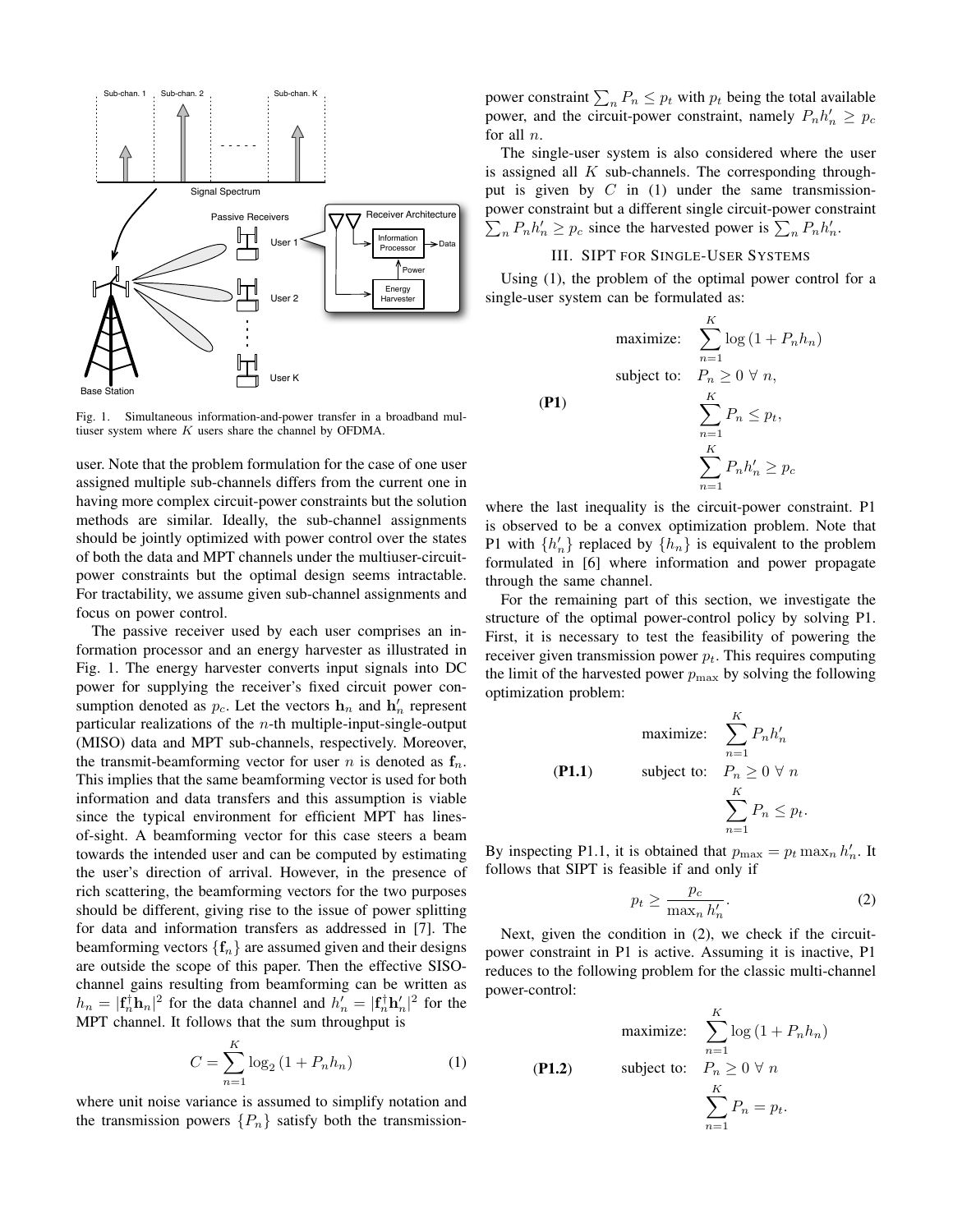Note that the inequality in the transmission-power constraint in P1 is replaced with equality without loss of generality since the objective function is a strictly monotone increasing function of  $\{P_n\}$ . The solution for P1.2, denoted as  $\{\tilde{P}\}\$ , follows the water-filling power control [14]:

$$
\tilde{P}_n = \begin{cases} \frac{1}{\zeta^*} - \frac{1}{h_n}, & n \in \mathcal{A} \\ 0, & \text{otherwise} \end{cases}
$$
 (3)

where A denotes the set grouping the indices of users assigned nonzero powers, namely  $\mathcal{A} = \{1 \le n \le K \mid \tilde{P}_n > 0\}$ , and  $\zeta^*$ is the matching Lagrange multiplier given as

$$
\zeta^* = \frac{|\mathcal{A}|}{p_t + \sum_{m \in \mathcal{A}} \frac{1}{h_m}}.\tag{4}
$$

It follows that the circuit-power constraint in P1 is inactive if and only if

$$
\sum_{n=1}^{K} \tilde{P}_n h'_n > p_c.
$$
 (5)

The results from the above analysis are summarized as the following lemma.

Lemma 1. Assume that the feasibility condition in (2) is satisfied. The optimal solution for P1, denoted as  $\{P_n^*\},$ satisfies the following conditions.

- 1) If the inequality in (5) holds,  $P_n^* = \tilde{P}_n$  for  $1 \le n \le K$ .
- 2) Otherwise,  $\{P^*\}$  solves the following optimization problem:

maximize: 
$$
\sum_{n=1}^{K} \log (1 + P_n h_n)
$$
  
subject to: 
$$
P_n \ge 0 \forall n,
$$
  
**(P1.3)**
$$
\sum_{n=1}^{K} P_n = p_t,
$$

$$
\sum_{n=1}^{K} P_n h'_n = p_c.
$$

Last, the constrained optimization problem P1.3 can be solved using the method of duality [15]. As a result, the optimal transmission powers are obtained as

$$
P_n^* = \begin{cases} \frac{1}{\lambda^* - \mu^* h'_n} - \frac{1}{h_n}, & n \in \mathcal{O} \\ 0, & \text{otherwise} \end{cases}
$$
 (6)

where the set  $\mathcal O$  is chosen to ensure  $\{P_n\}$  being nonnegative and the positive scalars  $\lambda^*$  and  $\mu^*$  are the Lagrange multipliers solving the dual problem, namely unconstrained minimization of the following convex function [15]:

$$
\sum_{n \in \mathcal{O}} \log \frac{1}{\lambda - \mu h'_n} + (\lambda + \mu) \sum_{n \in \mathcal{O}} \frac{1}{h_n} + \lambda p_t + \mu p_c.
$$

The optimal power allocation in (6) can be interpreted as water filling in frequency with a water level decreasing with the increasing MPT sub-channel gain or vice versa. This agrees

with the intuition that less transmission power is required for turning on a receiver if the MPT loss is smaller. In contrast, the classic water filling in (3) has a constant water level.

# IV. SIPT FOR MULTI-USER SYSTEMS

#### *A. Power Control*

(P2)

The power-control problem for the multiuser SIPT system is formulated as follows:

$$
\begin{aligned}\n\text{maximize:} & \quad \sum_{n=1}^{K} \log \left( 1 + P_n h_n \right) \\
\text{subject to:} & \quad \sum_{n=1}^{K} P_n \le p_t \\
P_n &\in \{0\} \cup \left[ \frac{p_c}{h'_n}, \infty \right) \quad \forall \ n\n\end{aligned}
$$

where the last line is the multiuser circuit-power constraints.

To solve P2, it is useful to consider the traditional powercontrol problem P1.2 that is equivalent to P2 with the circuitpower constraints relaxed. Given the solution for P1.2 in (3), define a subset S of A as  $S = \{n \in A \mid \tilde{P}_n < p_c/h'_n\}$ . Then the users whose indices belong to  $S$  fail to satisfy their circuitpower constraints. It may be unnecessary to deactivate all users in  $S$  since turning off any of them allows the originally assigned power to be redistributed for potentially helping others in  $S$  to meet their circuit-power constraints. Determining the optimal subset of users from  $S$  for deactivation requires jointly considering the originally allocated powers and additional amounts for meeting their circuit-power constraints. This is analytically intractable and requires testing all subsets of  $S$  by reallocating power for each subset, whose complexity grows exponentially with the size of  $S$ .

To address this issue, a sub-optimal but efficient algorithm is proposed for sequentially deactivating users in  $S$  that have relatively small gains for both their data and MPT subchannels. Note that the Lagrange multiplier  $\zeta^*$  in (4) can be interpreted as the price for allocating one unit of power as measured against the data rate. Therefore, a suitable metric  $H_n$  can be defined as

$$
H_n = \log\left(1 + \frac{p_c h_n}{h'_n}\right) - \frac{\zeta^* p_c}{h'_n}, \qquad n \in \mathcal{S} \tag{7}
$$

for comparing the gains for satisfying the circuit-power constraints for the users in S. The proposed algorithm uses  $\{H_n\}$ to search for the set of active users under the circuit-power constraints and the detailed procedure is described as follows.

### Algorithm 1.

- 1) Obtain A and S by solving P1.2. Compute  $\zeta^*$  and  $\{H_n\}$ using (4) and (7), respectively.
- 2) Deactivate the user in S that has the smallest  $H_n$ . In other words, modify the active user set as  $\mathcal{A} = \mathcal{A}\backslash\{m\}$ with  $m = \arg \min_{n \in \mathcal{S}} H_n$ .
- 3) Given A, re-compute  $\{\tilde{P}_n\}$  and  $\zeta^*$  using (3) and (4), respectively. Furthermore, applying the circuit-power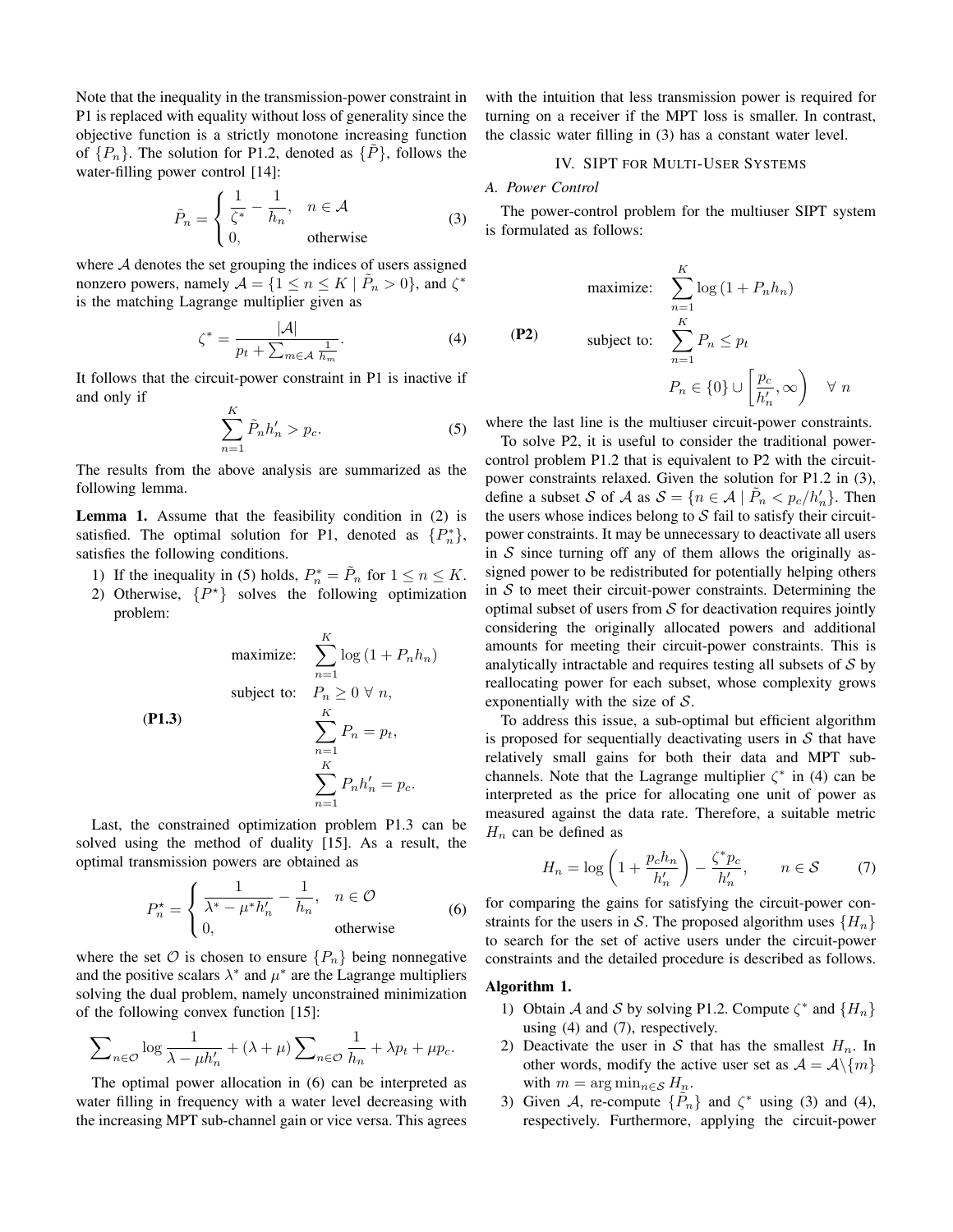

Fig. 2. Throughput versus circuit power for the single-user SIPT system.

constraints on  $\{\tilde{P}_n\}$  to obtain S. If  $S = \emptyset$ , all active users in  $A$  satisfy their circuit-power constraints and the algorithm terminates. Otherwise, compute  ${H_n}$  in (7) using the updated S and  $\zeta^*$  and go to Step 2.

Two remarks are offered as follows.

- a) By the iteration of Algorithm 1, since the number of active users decreases, the values of  $\{\tilde{P}_n\}$  increase; the set  $S$  reduces and eventually becomes empty.
- b) The feasibility condition in (2) also applies to the multiuser system. If this condition holds, Algorithm 1 will select at least one active user.

## *B. Power Control for Correlated Data-and-MPT Channels*

The data and MPT sub-channels for the same link are highly correlated since they are created by two collocated receive antennas. Thus, their gains are expected to follow the same order, namely that  $h_m \geq h_m$  if and only if  $h'_m \geq h'_n$  for all  $(m, n)$ . Without loss of generality, it is assumed in this section that  $h_1 \geq h_2 \cdots \geq h_k$  and  $h'_1 \geq h'_2 \cdots \geq h'_k$ . Note that the minimum transmission powers under the circuitpower constraints, namely  $\{p_c/h'_n\}$ , follow the reverse order:  $p_c/h'_1 \leq p_c/h'_2 \cdots \leq p_c/h'_k$ . Therefore, it is optimal to activate those users having the largest data/WPT channel gains since they achieve high information rates but have relatively loose circuit-power constraints. Let  $\ell$  denote the largest positive integer in the range  $1 \leq \ell \leq K$  such that given  $\{P_n\}$ computed using (3) with  $\mathcal{A} = \{1, 2, \cdots, \ell\}, \{\tilde{P}_n \mid 1 \le n \le \ell\}$ all satisfy their corresponding circuit-power constraints. The following proposition is a direct result of the above discussion.

**Proposition 1.** Consider the case where  $h_1 \geq h_2 \cdots \geq h_k$ and  $h'_1 \ge h'_2 \cdots \ge h'_k$ . The solution for P2 is given by  $\{\tilde{P}_n\}$ computed using (3) with  $A = \{1, 2, \dots, \ell\}$ .

Last, Algorithm 1 in the preceding sub-section is shown to be optimal for the current scenario.

**Proposition 2.** Consider the case where  $h_1 \geq h_2 \cdots \geq h_k$ and  $h'_1 \ge h'_2 \cdots \ge h'_k$ . Algorithm 1 yields the solution for P2 as given in Proposition 1.



Fig. 3. Sum throughput versus circuit power for the multiuser SIPT system.

The proof of Proposition 2 is omitted due to the space limitation. The key step of the proof is to show that the metrics  ${H_n}$  defined in (7) and used in Algorithm 1 follow the same order as  $\{h_n\}$  [or equivalently  $\{h'_n\}$ ] for the current case by exploiting the monotonicity of the Lagrangian (from solving P2) with respect to allocated powers larger than  $\{\tilde{P}_n\}$ .

# V. SIMULATION RESULTS

The data and MPT sub-channel gains for each link are modeled as the absolute values of a pair of complex  $CN(0, 1)$ random variables with the correlation coefficient  $\rho$ . The gains for different links are independent and identically distributed. The number of sub-channels is  $K = 5$  and the total transmission power is  $p_t = 10$  dB and 15 dB for the single-user and multiuser systems, respectively.

Consider a single-user SIPT system with the optimal power control. The curves of throughput versus circuit power  $p_c$  are plotted in Fig. 2 for  $\rho = \{0.1, 0.5, 0.9\}$ . The throughput is observed to be almost constant for  $p_c \leq p_t$  but decrease rapidly as  $p_c$  exceeds  $p_t$ . The changes on  $\rho$  are found to cause only small variations of the throughput. Low correlation ( $\rho = 0.1$ ) results in throughput loss of about 0.4 bit/s/Hz in the range of  $p_c \geq p_t$  due to that the circuit-power constraint is active more frequently for less correlated data/MPT channels. However, moderate correlation ( $\rho = 0.5$ ) balances the diversity and correlation for these two channels so as to yield the small throughput gain in the range of  $p_c \leq p_t$ .

Next, for a multiuser SIPT system with power control using Algorithm 1, Fig. 3 displays the curves of throughput versus  $p_c$  for  $\rho = \{0.1, 0.5, 0.9\}$ . In addition, the bottom of Fig. 3 shows the throughput loss with respect to the maximum values computed by an exhaustive search. The threshold effect at  $p_c =$  $p_t$  in Fig. 2 is not observed in Fig. 3 due to the *multiuserdiversity gain*, namely that the presence of multiple receivers and independent sub-channels increases the probability that at least one receiver is active even if  $p_c$  is large. Moreover, the sum throughput is observed to increase and the throughput loss reduce as  $\rho$  grows.